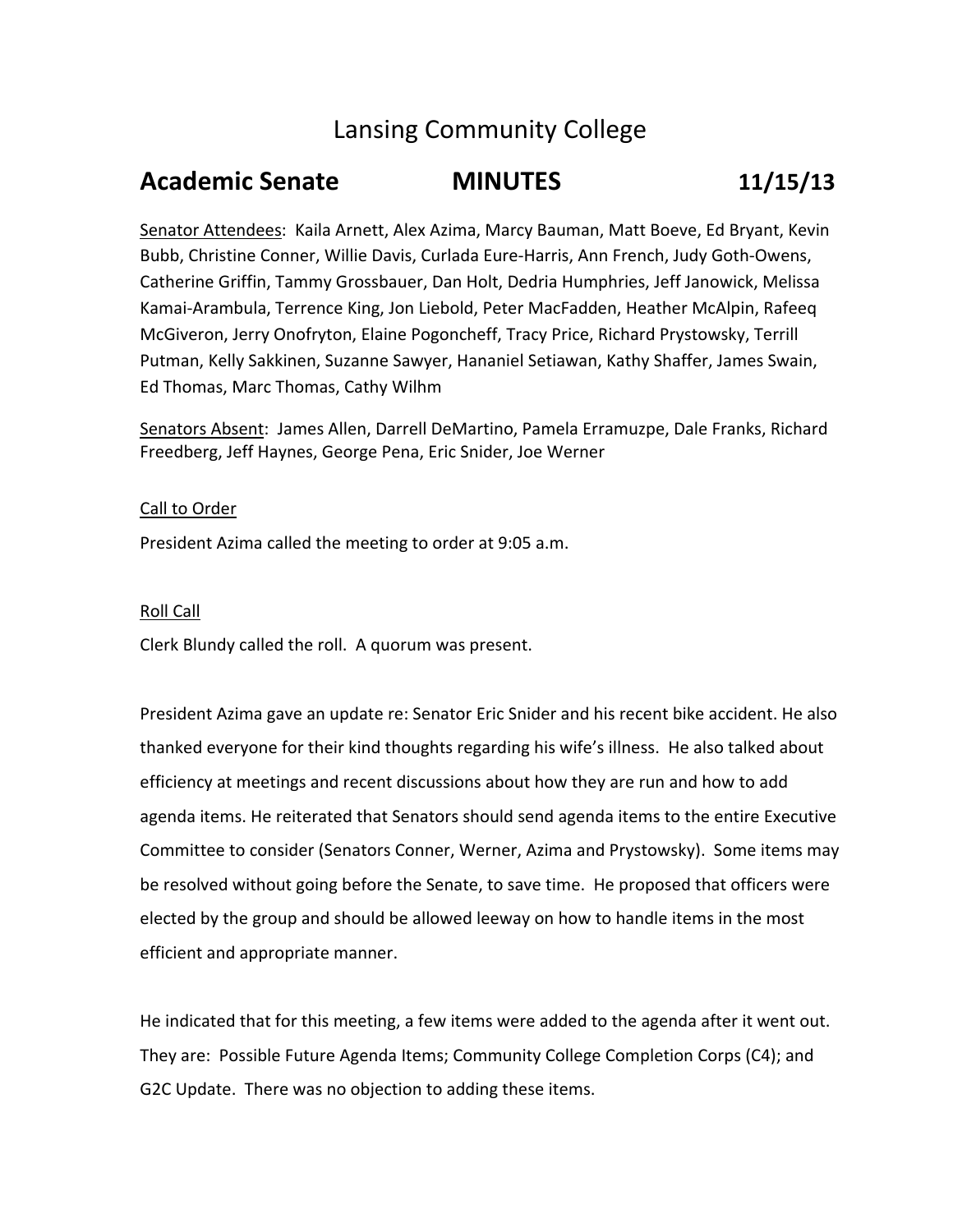## Approval of Minutes

President Azima asked if there were any additions/corrections/deletions to the minutes of the November 1, 2013 meeting. Senator Humphries clarified her comments regarding "writing across the curriculum" – they were a question of process, *how* to get the topic on the agenda, not a request to add it to the agenda. Senator Price asked for a change in the minutes regarding the Professional Activity Day presenter, that Mark Taylor is not a consultant, he is a facilitator.

The minutes were approved as amended.

## Public Comments (also permitted during the meeting with the approval of the Senate)

There was discussion regarding public comment, eliminating it or limiting it to 3 minutes to save time during meetings. President Azima indicated that public comment has not been a problem so far and will still allow it, but it is reasonable to ask folks to limit comments to 3 minutes.

#### Announcements

Presentations:

## a. G2C Update - Martine Rife

Martine Rife, Writing Faculty, gave an update on the G2C project. There was a campus wide announcement yesterday regarding the five gateway courses that were selected for the project. They are: 1) ACCG 210‐Principles of Accounting; 2) BIOL 121‐Biol Foundation for Physiology; 3) HIST 212‐U.S. History: 1877 to Present; 4) MATH 112‐Intermediate Algebra; and 5) WRIT121‐Composition I.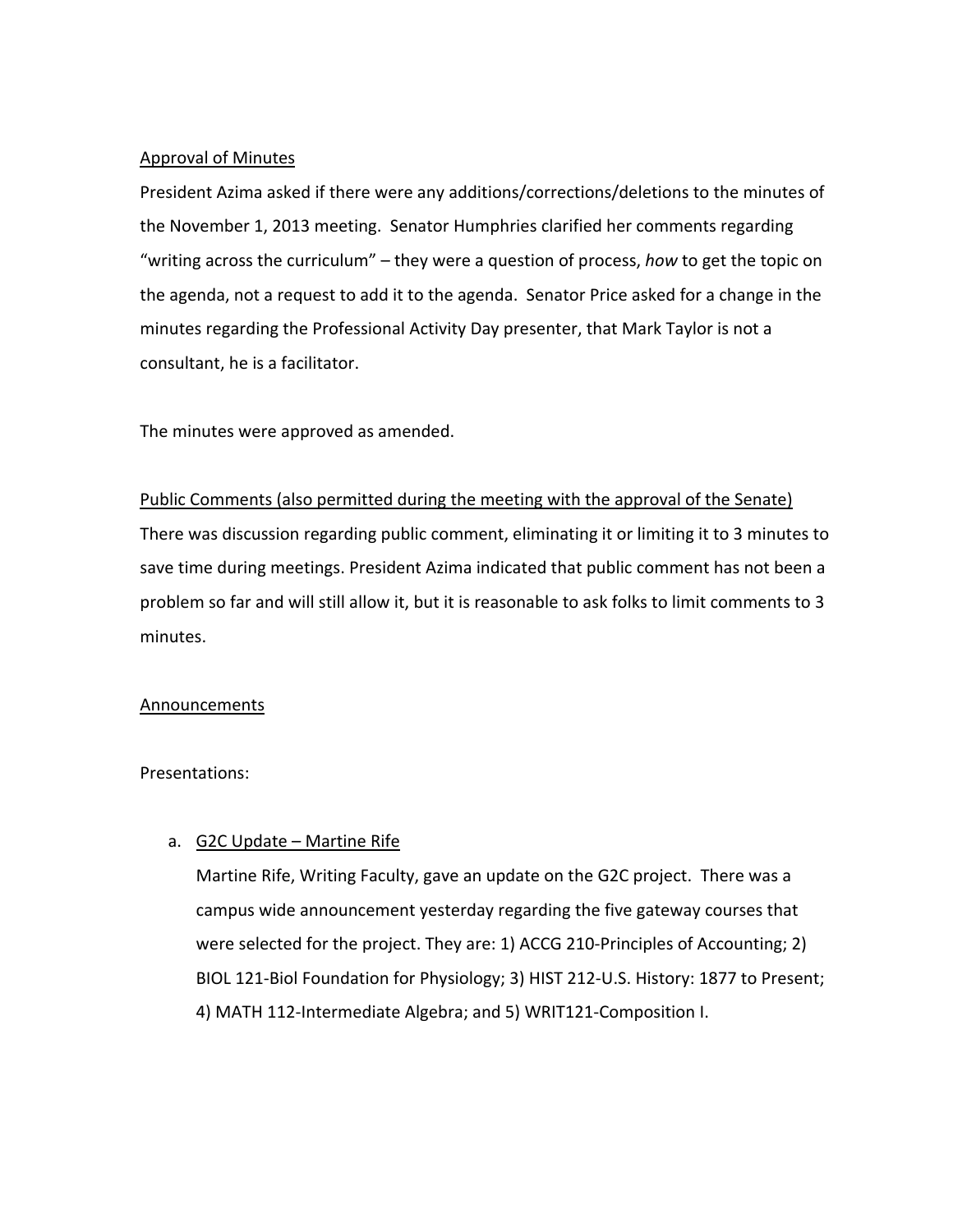G2C Steering Committee members are: Kevin Brown, Eva Menefee, Han Setiawan, Leslie Mohnke, Michael Nealon, Kathy Shaffer, Evan Montague, Cheryl Garayta, Zachary Foster, Felipe Lopez, Melissa Lucken, Christopher Manning, Ed Thomas, and Martine Rife.

Martine encouraged senators to set up an account at the G2C webpage (http://www.jngi.org/) to view data and access resources. Next steps are to create course specific committees which will largely be faculty who teach the course. The committee will continue to provide updates to the Academic Senate.

#### b. Media Infrastructure Upgrade - ITS

Paul Price, Director of Media Services, and Marc Smyth, Manager of Classroom Services. The infrastructure upgrade has been ongoing for a year and they anticipate another year until completion. One of the main goals is supporting faculty and staff in all their media needs. There is a room in the basement of TLC 040, originally created as interactive classroom, but now is a "sandbox" room for trying new equipment before introducing to campus. He invited senators to contact Marc Smyth at x1674 with any new ideas or technology to test.

Much of the equipment on campus is 10‐15 years old and is analog. As equipment has been failing, and needing replacement, there is no longer the analog connectivity. They have been updating to digital equipment, and working closely with the Information Technology office. The A&S building has the new infrastructure. The intent is to do the upgrade with minimal disruption to campus.

Marc Smyth talked about the video‐on‐demand system where all materials would be controlled through interface on server. They are hopeful this will be in place by next fall. New classroom technology will also be upgraded.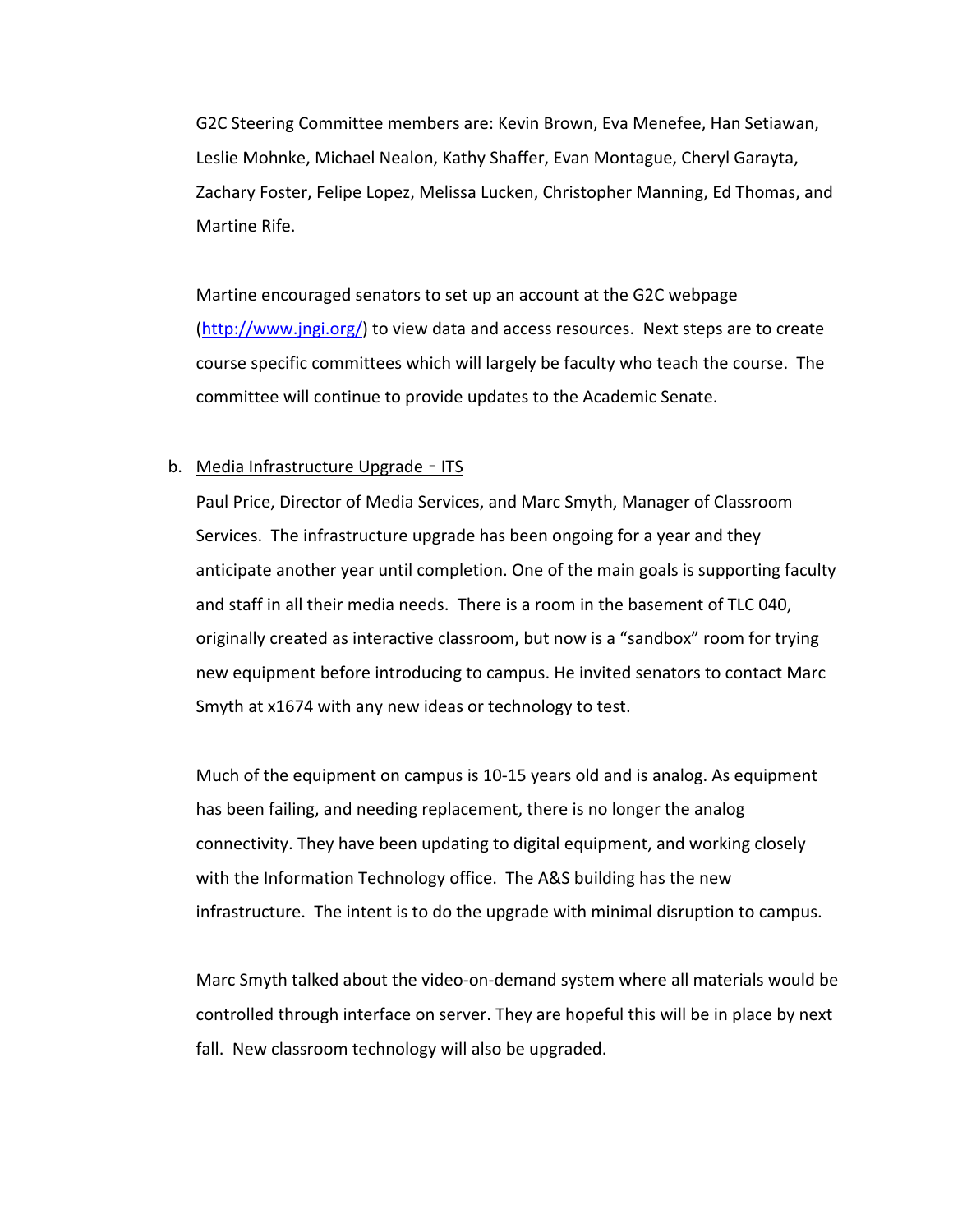#### c. Online Testing Committee Report – Matt Lemon

Committee members are: Willie Davis, Tammy Grossbauer, Joe Kursch, Sean Quinn, Teresa Schulz, Matt Lemon and James Allen. Matt indicated 60% of online courses require proctored exams. The committee was formed to talk about ways to offer full disclosure to students. The committee is also looking at ways to improve the online learning experience. They looked at other schools and best practices. Many schools do not have proctored tests, but the committee agreed that proctored testing helps increase online course validity and is an important component of many online courses at LCC. He thanked Jamie Stone from Academic Affairs for her help to the committee. The committee recommendations include:

- Proctoring notification to online students (full disclosure) it is now on the web, D2L, MyLCC, Self Service schedule, the course schedule, they will get an email if they sign up for an online course, etc.
- Website improvement create page specific to online learning, accessed from LCC home page. CMU has a great model: www.global.cmich.edu/cmuonline/
- ‐ Move away from paper tests to D2L format for standard quizzes and exams. It was recognized that this is not a "one size fits all."
- ‐ Consider small pilot with remote proctoring company.

The committee report will be posted on the Academic Senate public workspace and D2L.

The Senate took a five minute break.

#### a. Innovation & Competitiveness Update - Senator & Chair Jeff Janowick

Senator Janowick gave a brief update on their Task Force work. He co-chairs with Tom Donaldson, Director of the Small Business Development Center. Senate members on the team include Marcy Bauman, Dan Holt, Peter McFadden, Ed Bryant, Ann French, Jon Liebold and Han Setiawan.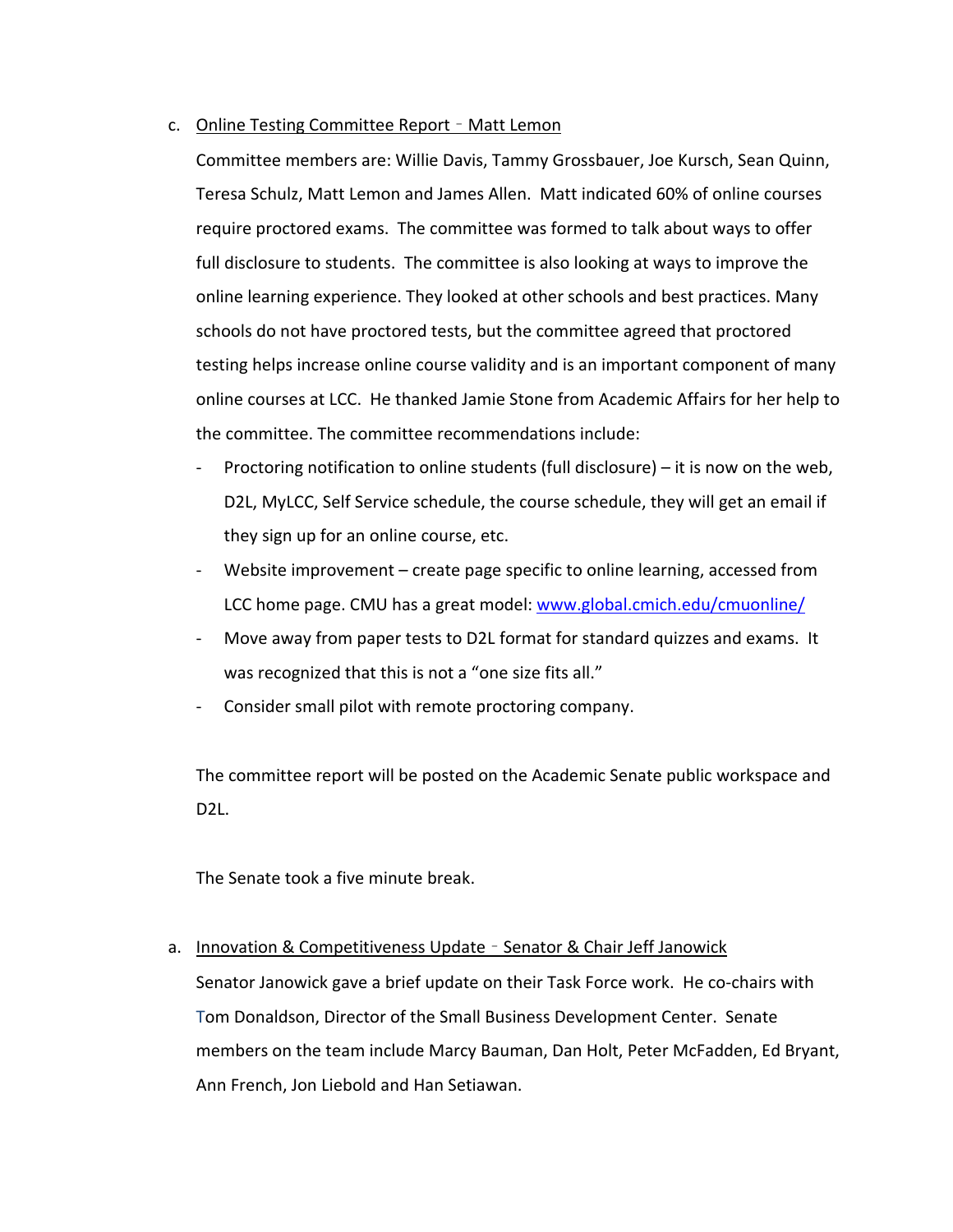The Task Force was given a list of action plans to implement. They are trying to strike a balance with goals, some can be implemented right away, but other plans will take several years to implement. They have prioritized 4 plans:

- SWOT analysis, which stands for: strengths, weaknesses, opportunities, and threats.
- ‐ Develop and implement an annual environmental survey based on Baldrige principles of performance and quality management.
- Dashboard project have a place you can go to see how we are doing as an institution and have it publicly available.
- ‐ Short videos meant to be brief introductions to programs and courses that defines what the class is about and lets the student know what to expect from the class and what is expected from the student. Team is working to produced about 20 of these. If you would like your program or class included, email Senator Janowick at janowij@lcc.edu.

Other conversations the committee has had include: How can we develop a culture of innovation at LCC? Offer awards/rewards? How do we share the innovation that has already happened so others can benefit? If you are an innovator or know someone who is, please send this information to Senator Janowick for a conversation. It was recognized that the CTE is a good model.

b. Leadership, Culture & Communication Update – Senator & Chair Elaine Pogoncheff Senator Pogoncheff indicated her team meets every other Friday, on alternate Senate Fridays. They are looking at the Learn Forward document and have created a board of categories of characteristics, action plans, etc. This will be used to develop specific action plans as they relate to the categories of "leadership," "culture," and "communication." She gave an update of AQIP Steering Committee work that Human Resources has begun, including developing a culture of customer service, implementing a climate survey, developing leadership academies, re‐evaluating milestone and other employee recognition, etc. If you have a meeting you'd like a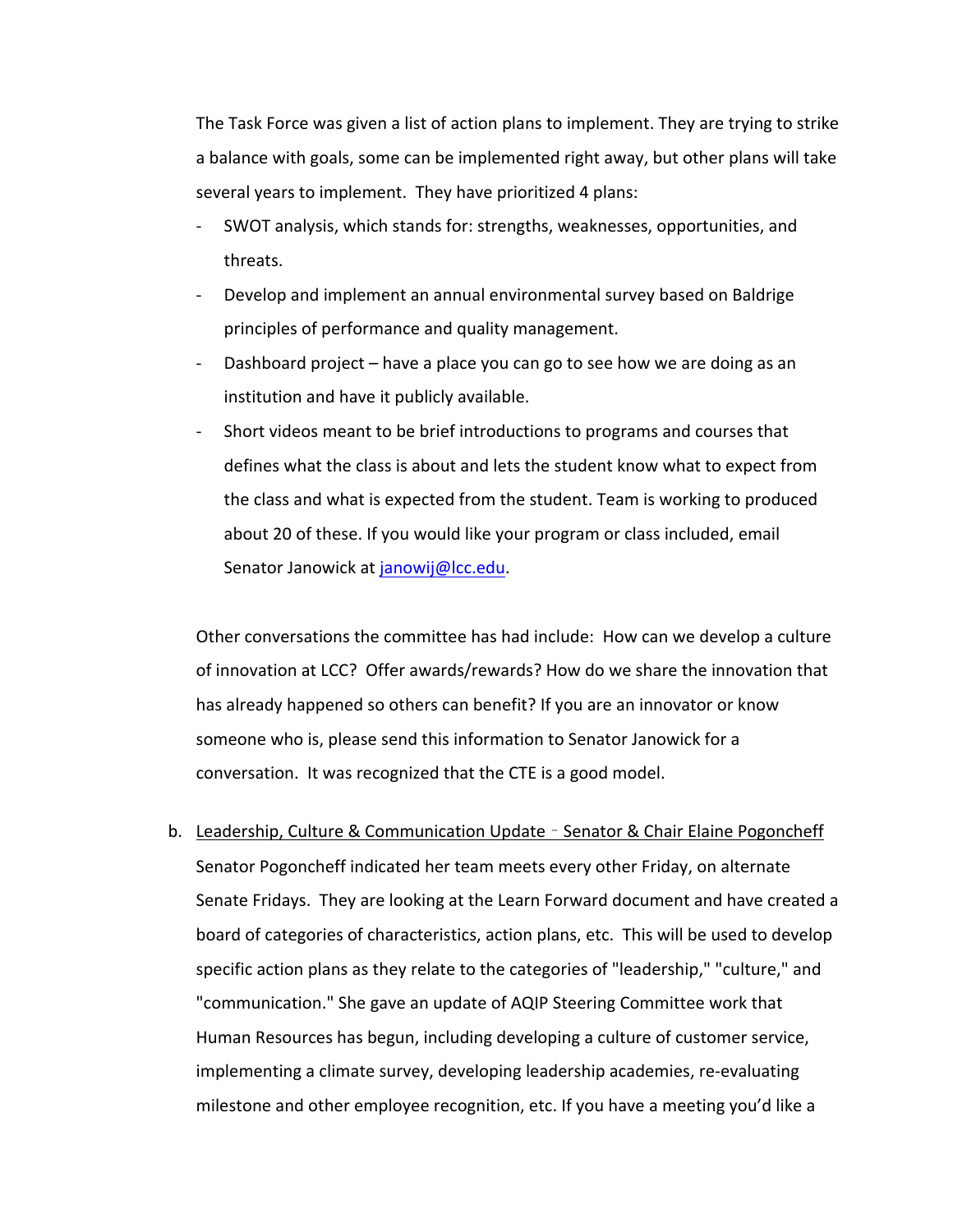committee member to sit in on, let Senator Pogoncheff know. She recognized her committee members: Angelina Wynn, Patti Ayers, Rafeeq McGiveron, Willie Davis Jr., Tim Periard, Heather McAlpin, Ed Thomas, Melissa Kamai‐Arambula, and Jon Liebold.

- c. Resource Management & Fiscal Responsibility Senator & Chair Christine Conner Senator Conner recognized team members, James Swain, Curlada Eure‐Harris, Tammy Grossbauer, Eric Snider, George Pena, and Darrell DeMartino. Don Wilske is co‐chair. The 3 initiatives/tasks they reviewed and picked:
	- ‐ Student success and how to plan a budget for it
	- ‐ High quality in education with low cost
	- ‐ Evaluate courses and programs (PQIP)

Each of the task force chairs will be sent a questionnaire to help gather information, and possibly one of more of us will attend some of their team meetings.

## d. Community College Completion Corps (C4) – Senator Setiawan

Senator Setiawan gave a presentation on C4, PTK Honor Society. C4 encourages students to complete a community college credential before "leaving." A survey was created and over 175 student responses have been collected to date. Next steps, there will be a pledge signing event for students and staff next week. Please send any suggestions to Han. Alex asked Han to prioritize and pick a few items for the senate to look at on a future agenda. The presentation, including the survey, will be posted to the public workspace and D2L.

Secretary Conner indicated there is now a parking lot on D2L for you to post to for agenda items for future senate meetings. You can create discussion boards for your committees as well.

Discussion Items Proposed at the Last Meeting: